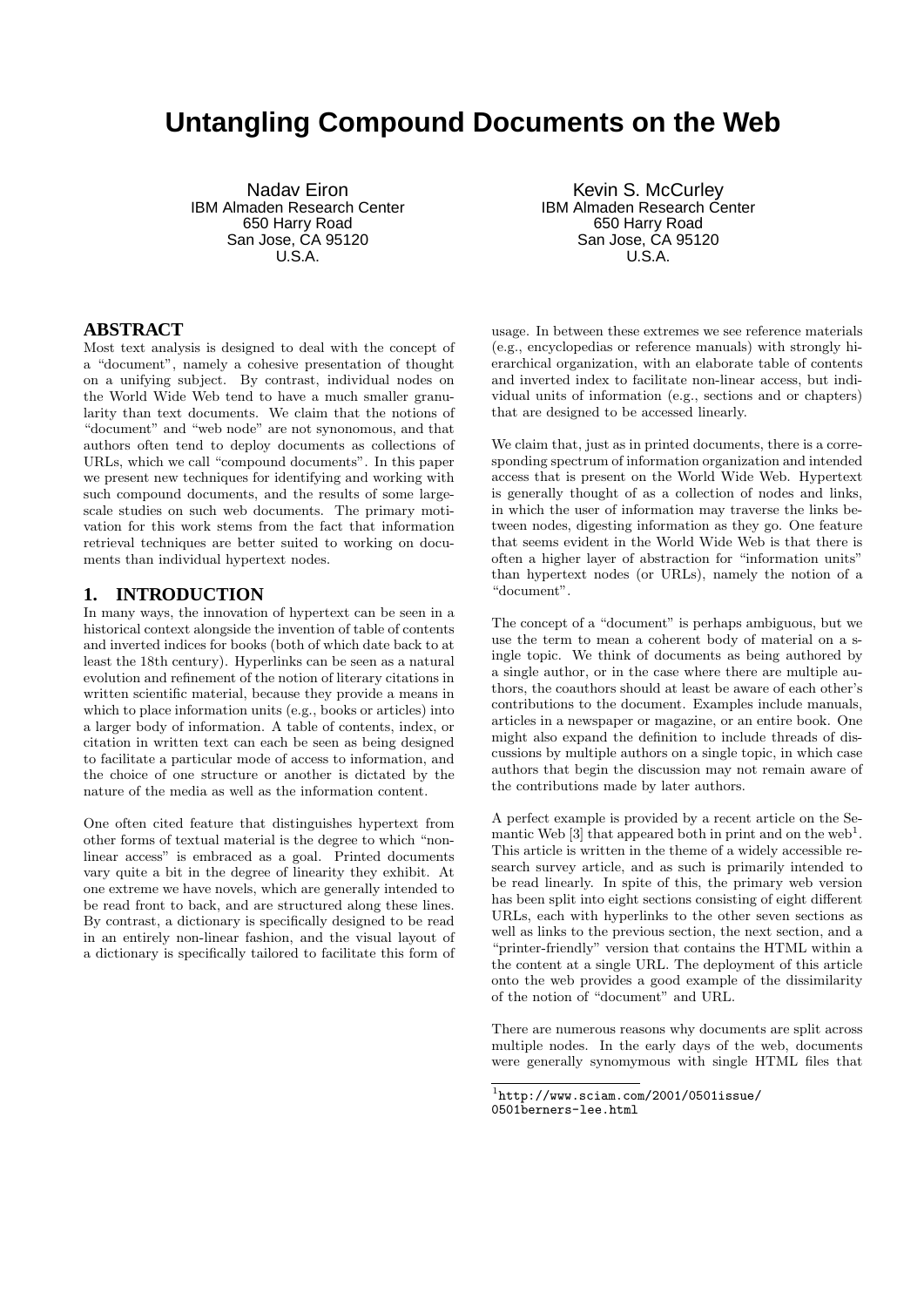were retrieved via HTTP. As HTML and tools to produce it have evolved, it became common for authors to exploit the power of hypertext, by producing documents whose sections are split across multiple URLs. We call such documents compound documents. Early examples of compound documents on the web were constructed as framesets, but it is now more popular to author documents as multiple independent URLs, with hyperlinks to navigate through the document. Our discussion will focus primarily on the text within documents, but it should not be forgotten that HTML documents consist of numerous other content types, including embedded multimedia and style sheets. Moreover, the concept of compound documents is a feature of hypertext, and may exist in other forms such as XML.

In addition to the obvious navigational benefit for splitting documents across multiple URLs, there are other good reasons. For example, documents may be split into multiple pieces in order to optimize the use of bandwidth. They may also be split into separate pieces in order to facilitate multiple authorship. Traditional newspaper publishing has had a long-standing tradition of beginning an article on one page and continuing on another in order to optimize the placement and exposure of advertising. The same principle has been carried over to web news sites, in which an article is broken across multiple URLs so as to display a new set of ads when the reader loads each page.

# **1.1 Motivation**

In a distributed hypertext environment such as the world wide web, there are many different points of view, many different authors, and many different motivations for presenting information. The information in such an environment is often contentious, and a proper understanding of information can only be made when it is placed in the context of the origin and motivation for the information. For this reason, we believe that the identification of authorship boundaries can be an important aspect of the World Wide Web. Examples where this is particularly important is in the presentation of scientific information, business information, and political information.

While there is seldom confusion in the eyes of human readers, this problem becomes particularly acute in the application of information retrieval techniques such as classification and text search to the web. Most techniques from information retrieval have been designed to apply to collections of complete documents rather than document fragments. For example, attempts to classify documents according to their term frequency distributions or overall structure of section headings will be less effective when applied to document fragments. Inferences made from cocitation [15] and biblographic coupling [8] will also be less informative when they are applied to document fragments rather than documents. If the hyperlinks from a document occur in separate sections represented by separate URLs, then these cocitations may be obscured. The same is true for co-occurence of concepts or people [2].

Two commonly cited measures of success in information retrieval are precision and recall, both of which are adversely impacted by the fragmentation of documents into small pieces. Documents that are broken into multiple URLs

present a problem for complex queries, because the multiple terms may appear in different parts of the document. While it may be useful to be able to pinpoint occurrences of query terms within a subsection of a document, text indexing systems should also be able to retrieve entire documents that satisfy the query from across all their pieces. Such a system is able to improve the recall of documents that satisfy complex queries in different parts of the document.

This obvious improvement in recall also holds promise to improve the precision of search engines. Whenever a user interacts with a system, they tend to learn what works and what does not. By indexing small units of information as individual documents, users are discouraged from using complex queries in their search, as it may result in the exclusion of relevant documents from the results. Thus the recall problem arising from indexing subdocuments inhibits users from specifying their information needs precisely, and thereby interferes with the precision of the search engine. Several studies on web query logs [13, 17] suggest that users often use very simple queries consisting of one or two terms. We suspect that part of the reason for such naive queries may be due to the fact that specifying more terms will tend to reduce the recall in current search engines. By providing a system that encourages users to use more specific complex queries, we expect to improve the precision of match to their intended information task.

The rapid growth and sheer size of the World Wide Web has given prominence to the problem of being "lost in hypertext", and has thereby fueled interest in problems of information retrieval applied to the web. We believe that techniques to recognize and group hypertext nodes into cohesive documents can play a crucial role in future improvements of web information retrieval techniques.

# **1.2 Entry Points for Compound Documents**

Whether a compound document is "linear" or not, it will still generally have at least one URL that is distinguished as an entry point or leader. For documents that are intended to be read linearly, this is often a table of contents or title page. For other documents, it consists of the page that readers are intended to see first, or the URL that is identified for external linking purposes. When a compound document is placed on a web site, a hyperlink is generally created to this entry point, although there is nothing to prevent hyperlinks to internal parts of the compound document and they are often created when a specific part of the document is referenced externally.

These entry points for compound documents are extremely important to identify, for they represent canonical entry points for user tasks. In what follows we shall present techniques for identifying these entry points as well as the extent of compound documents.

# **2. PREVIOUS WORK**

It should also be pointed out that the concept of an entry point or leader is related to the work of Mizuuchi and Tajima [10] in which they identify "context paths" for web pages. Their goal was to identify the path by which the author intended that a web page would be entered, so as to establish context for the content of the page.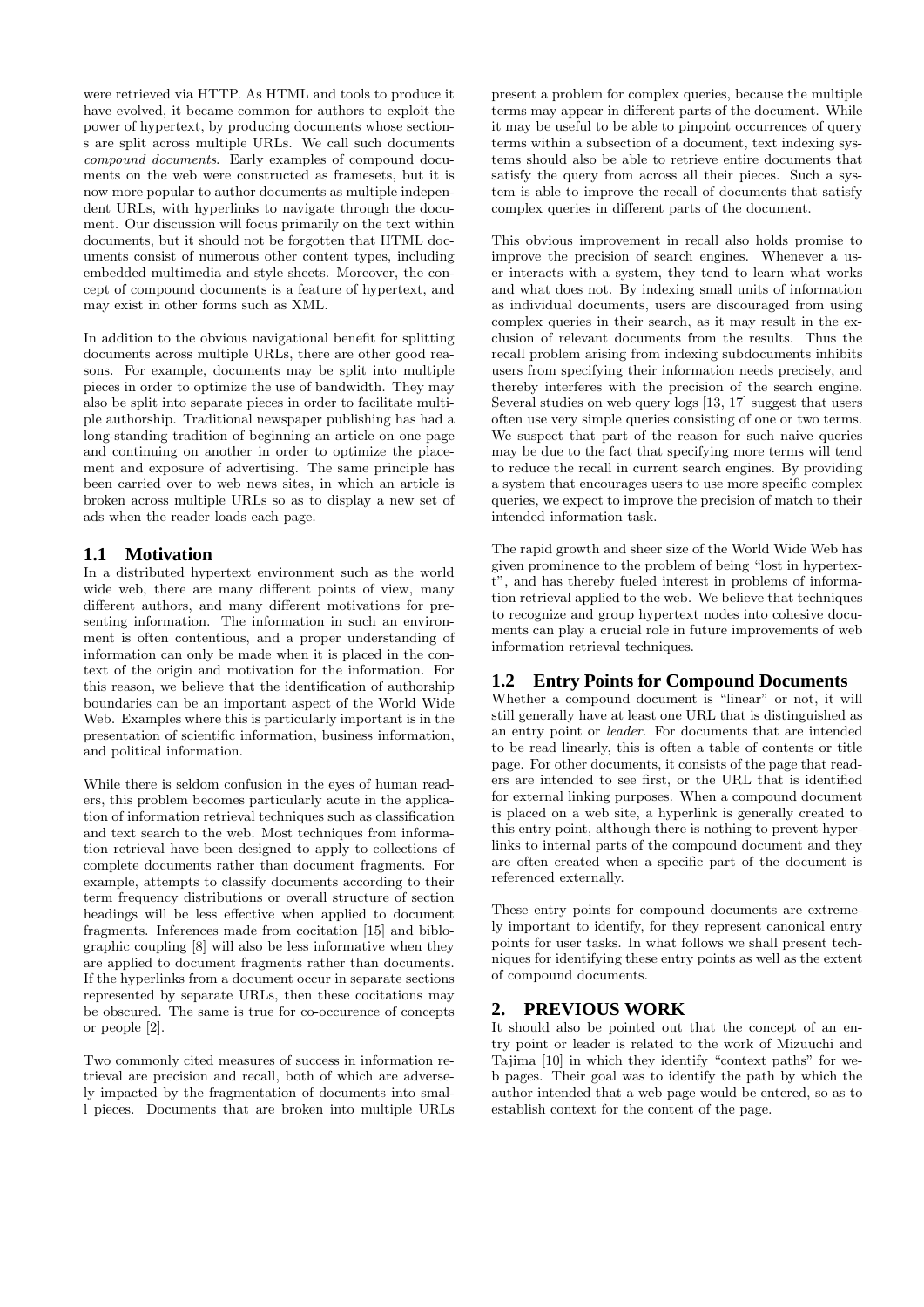We are also not the first ones to have identified the existence of compound documents in the web. Even prior to the invention of the world wide web, Botafogo and Shneiderman [4] identified hypertext aggregates from the structure of the hyperlink graph in hypertext. In [20], the authors addressed the problem of dynamically identifying and returning compound document clusters as answers to queries in a search engine. In [18], the authors identify the problem of organizing multiple URLs into clusters, and they suggested a dynamic approach to resolving multi-term queries by expanding the graph from individual pages that contain the query terms.

The problem of identifying compound documents from their fragments is in some ways similar to the task of clustering related documents together. The primary difference is that while document clustering seeks to group information units together according to their content characteristics, we seek to group information units together according to the intent of the original author(s), as it is expressed in the overall hypertext content and structure.

# **3. THE COMPOUND DOCUMENT IDEN-TIFICATION PROBLEM**

Because the definition of a compound document (and indeed, document itself) is open to interpretation, there is no simple formulation of a single technique that will identify such documents. The problem of reconstructing compound documents can be based on discerning clues about the document authoring process, or by structural relationships between URLs and their content.

A simple and necessary condition for a document arises from thinking of the set of URLs as a directed graph. In order for a set of URLs to be considered as a candidate for a compound document, they should at least contain a tree embedded within the document (the descendants of the leader). In other words, all parts of the document should be reachable from at least one URL in the document. This weak condition is certainly not enough to declare that a set of URLs forms a compound document, but it provides a fundamental principle to concentrate our attention. In general, we found that most compound documents have even stronger connections between their individual URLs, which reflects the generally accepted hypertext design principle that a reader should always "have a place to go" within a document. As a result, most compound document hyperlink graphs are either strongly connected or nearly so (a directed graph is strongly connected if there is a path from every vertex to every other vertex).

The second fundamental principle that we use is reflected in the hierarchical nature of the "path" component of URLs. In the early days of the web, and indeed for many systems today, the part of the URL following the hostname and port is often mapped to a file within a filesystem, and many URLs correspond to files. The hierarchical organization of information within the filesystem was therefore reflected in the structure of URLs from that server. In particular, the tendency of people to use fileysystems to collect together files that are related to each other into a single directory shows up in the hierarchical organization of URLs.

We claim that this tendendency of humans to organize information hierarchically is fundamental in the document authoring process. The hierarchical structure of information within a computer filesystem goes back to the time of the Multics operating system [7] in 1965. In fact, the human process of organizating information hierarchically is even more fundamental than this, since we can trace it back to the time when books were printed with section headings and a table of contents.

Thus it should not be surprising that the individual URLs of a compound document often agree up to the last slash character /. In cases of extremely complicated documents (e.g., the manual of the Apache webserver), the internal organization of the document may be reflected in multiple layers of the directory structure in the underlying filesystem, but we have observed that it is rather rare for the URLs of a compound document to differ by more than a single directory component.

This hierarchical organization of information in hypertext has some controversial history to it. In the article that is credited by many for laying the foundations for hypertext, Vannevar Bush[5] claimed that hierarchical organization of information is unnatural:

When data of any sort are placed in storage, they are filed alphabetically or numerically, and information is found (when it is) by tracing it down from subclass to subclass. ... The human mind does not work that way. It operates by association.

Ted Nelson has also argued[11] that the hierarchical organization of documents is unnatural, and it "should not be part of the mental structure of documents". His definition of hypertext was partially designed to improve on what he regarded as a rigid structure imposed by hierarchical file systems, but it is precisely this hierarchical organization of information that allowed us to recover the original intent of authors.

Whatever view one holds about the applicability of hierarchy in information architecture, there is clear evidence that authors often organize some documents this way. In our opinion the question is not to choose between hierarchical organization or a flat hypertext structure for information. Both have important uses for organization and presentation of information, and the implicit layering of a URL hierarchy upon the hypertext navigational structure has (perhaps accidentally) provided us with important clues to discover the intent of authors in encapsulating their documents.

# **3.1 Reverse Engineering the Document Authoring Process**

Compound documents are generally created either by deliberate human authorship of hypertext, or more likely as a result of a translation from another document format, or as output of web content management systems. Examples of compound documents that are generated by various software tools are widespread on the web. Some of the tools that produce such documents include Javadoc documentation, latex2html, Microsoft Powerpoint,<sup>TM</sup> Lotus Freelance,<sup>TM</sup>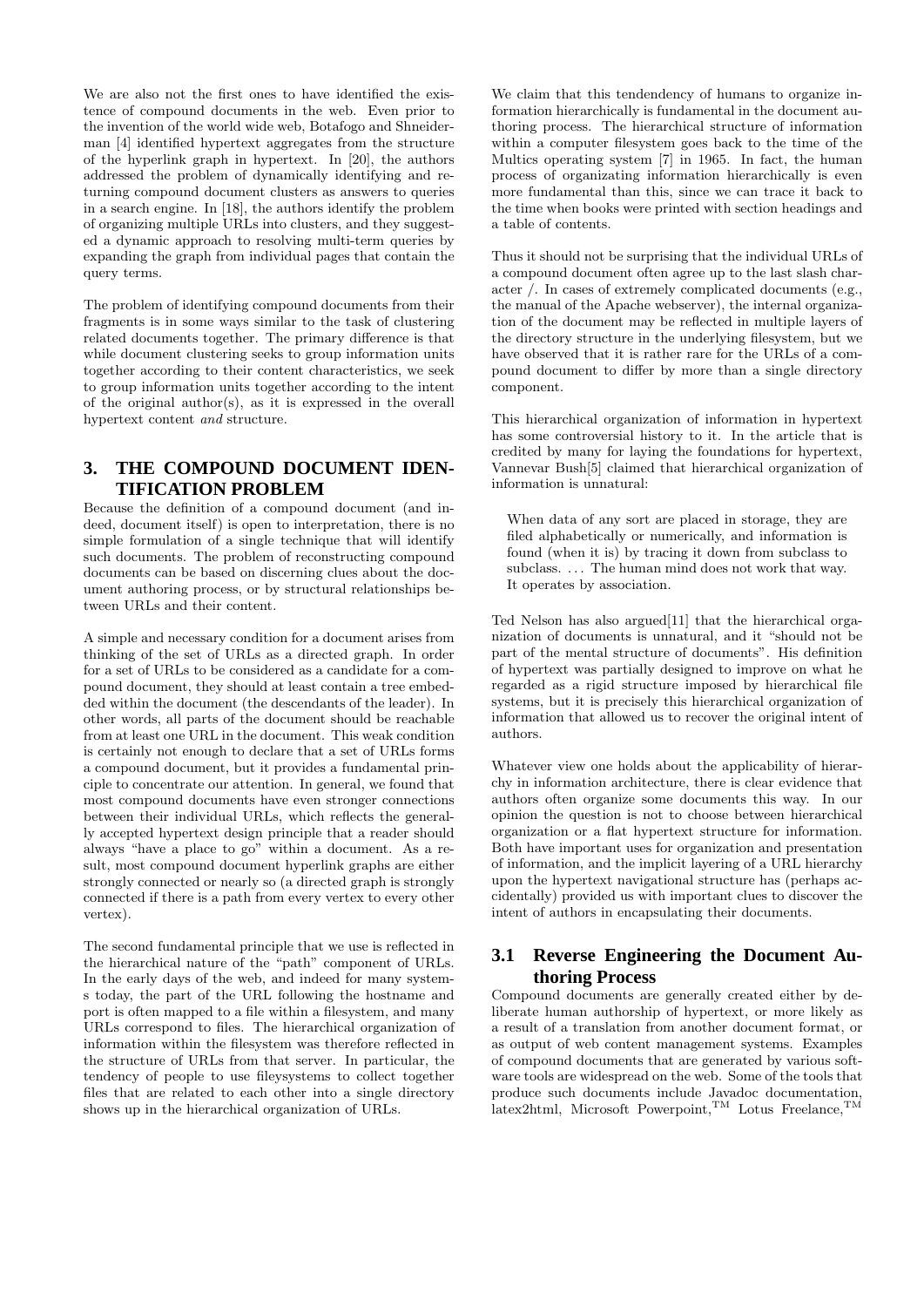WebWorks Publisher,  $T^M$  DocBook, Adobe Framemaker,  $T^M$ PIPER and GNU info files.

In recent years an increasing amount of web content is generated by "content management systems". Examples of content management systems that often produce compound documents include Stellent Outside In<sup>TM</sup>, Vignette Story-Server, FileNET Panagon Lotus Domino<sup>TM</sup>, Eprise<sup>TM</sup>. The textual content presented by such systems may reside in a storage subsystem other than a filesystem, and therefore may not expose the hierarchical layout of an underlying filesystem in their URLs. In spite of this, the hierarchical organization of information remains an important aspect of how humans organize and present their documents, and it is extremely common to see the organization of documents reflected in the hierarchy of URLs used to retrieve them. There are however a minority of sites whose content management systems present different pages of the same compound document using different arguments to a dynamic URL. In this case we can sometimes still see the hierarchy in the URL (e.g., http://foo/article?id=800928&page=5).

One approach to identifying compound documents is to try and recognize the structural hints that are produced by each of these document production systems, and essentially reverse engineer the structure of the original document. For example, Microsoft Powerpoint<sup>TM</sup>can be used to export a presentation file to a set of HTML documents that represent a compound document. These machine-produced files contain signatures of the tool that produced them, and it is relatively straightforward to recognize these files and reconstruct the compound document. The biggest drawback to this approach is that there are literally dozens of tools, and there are no commonly followed standards for indicating the original relationship between HTML documents. Further problems arise from documents that are authored without the use of such tools, and the constant change in tool output formats as newer version of the tools become available.

# **4. OUR APPROACH**

Rather than focusing on the nuances of particular document production tools, we have identified a set of characteristics that can be used to identify compound documents independent of their production method. By adopting this approach we hope that our methods will remain viable going forward even as tools for producing ever more complicated documents continue to evolve, and as new standards for HTML, XML, or other hypertext formats emerge.

Because our techniques consist of heuristics, they may fail in a variety of ways. For example, they may fail to identify a compound document when it exists, and we may falsely identify a collection of URLs as a compound document when in fact it is not. We regard the latter situation as more serious, since it may introduce new artifacts into text analysis and retrieval systems that use the technique. In practice we have found that our heuristics very rarely incorrectly identify a set of URLs as a compound document. The way we have dealt with the problem of failing to recognize compound documents is to introduce a set of independent heuristics each of which is able to identify a different set of compound documents. By applying the combination of several heuristics, we are able to identify all compound documents in a collection with very high success rates.

Another approach that may be used for identification of compound documents would be to use machine learning techniques to build a classifier that will automatically learn the structures that identify compound documents. While we have not experimented with this approach, primarily for the lack of training data, we believe our techniques may be useful in this context as well. Some of our techniques require fine-tuning of parameters that may be done automatically. Furthermore, in many machine learning problems, identification of the features to be used for learning is one of the most crucial ingredient for the success of the learning process. While our work focuses on manual rules for identification of compound documents, the same features we use are good candidates to be used in a machine learning framework for the same problem.

# **5. EXPERIMENTAL METHODOLOGY**

Our observations are based on experience with three data sets. The first of these is IBM's intranet, from which we crawled approximately 20 million URLs. This intranet is extremely heterogeneous, being deployed with at least 50 different varieties of web servers, using a wide variety of content formats, content preparation tools, and languages. Aside from the obvious content differences, this large intranet appears to mirror the commercial part of the web in many ways, but we had doubts that our observations of such a large intranet would differ substantially from the web.<sup>2</sup> In order to address these concerns, we examined a second data set of 219 million pages crawled from the web at large in late 2001. However, it turned out that this data set triggered many false identifications of compound documents, which we have not seen on the IBM intranet data. We believe this is the result of that crawl being incomplete: Since our crawler approximates follows a BFS algorithm, a partial crawl (one that was stopped before a significant fraction of the web was crawled) would tend to only find the most linked-to URLs in each host or directory. This makes directories appear to be smaller and better connected than they really are.

In order to address these concerns, we re-crawled a random subset of 50,000 hosts from those that showed up in the big crawl. This crawl was run until almost no new URLs were being discovered. This data set turned out to be very similar to the IBM intranet dataset in terms of the numbers and types of compound documents it contained. In section 7 we report on the results of applying our heuristics to these data sets.

# **6. EXPLOITING LINK STRUCTURE**

As we have already noted, hyperlinks tend to be created for multiple reasons, including both intradocument navigation and interdocument navigation. In practice it is often possible to discern the nature of a link from structural features of HTML documents. One way of doing so is to consider the relative position of source and destination URLs in the hierarchy of URLs. This connection has previously been mentioned by multiple authors [10, 16, 18] as a means to cat-

<sup>&</sup>lt;sup>2</sup>One reason for concern is the tendency to use Lotus Domino web servers within IBM, but these are easily identified and were not a major factor in our conclusions.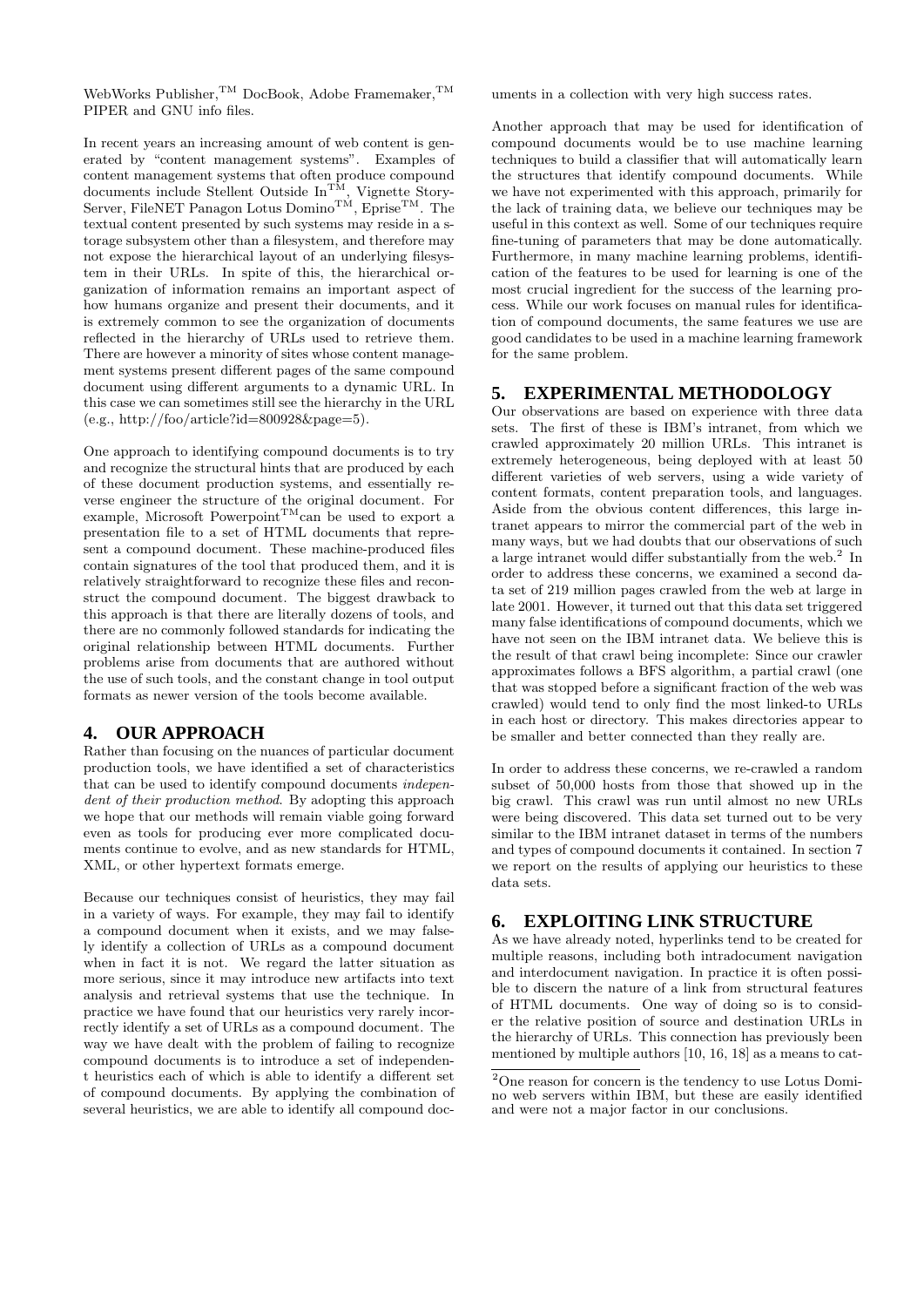egorize links. Using this factor, hyperlinks may be broken down into one of five categories:

- Outside links a link from a page on one website to a link on another website.
- Across links a link from a page on one website to a page on the same website that is not above or below source in the directory hierarchy.
- Down links a link from a page to a page below it in the directory hierarchy.
- Up links a link from a page to a page above it in the directory hierarchy.
- Inside links a link from a page to a page with the same directory.

Each of these link types holds a potential clue for identification of a compound document. Inside links form the bulk of links between the sections of a compound document, although not every inside link is a link between two parts of a compound document. Outside and Across links are more likely to go to leaders in a compound document than a random component of a compound document, but are seldom between two separate parts of the same compound document. Down and Up links are somewhat more likely to go between two pieces of a compound document, but if so then they tend to form the links between individual sections and a table of contents or index for the document.

As we mentioned earlier, a necessary condition for a set of URLs to form a compound document is that their link graph should contain a vertex that has a path to every other part of the document. More precisely, compound documents are commonly found to contain at least one of the following graph structures within their hyperlink graph:

- Linear paths A path is characterized by the fact that there is a single ordered path through the document, and navigation to other parts of the document are usually secondary. These are very common among news sites, in which the reader will encounter a "next page" link at the bottom of each page. They are also common in tutorials and exams that seek to pace the reader. The links may or may not be bidirectional.
- Fully connected Fully connected graphs are typical of some news publications or relatively short technical documents and presentations. These type of documents have on each page links to all other pages of the document (typically numbered by the destination page number).
- Wheel Documents that contain a table of contents have links from this single table of contents to the individual sections of the document. The table of contents then forms a kind of "hub" for the document, with spokes leading out to the individual sections. Once again the links may or may not be bidirectional.
- Multi-level documents Extremely complex documents may contain irregular link structures such as multilevel table of contents. Another example occurs in online archives of mailing lists that are organized by thread, in which multiple messages on the same topic are linearly organized as threads within the overall list of messages.

Clearly these characterizations are not disjoint, and the existence of such a link structure between a set of URLs does not indicate that a compound document is present. In the next section we focus on some specific features that eliminate false positives from these characteristics.

#### **6.1 Intra-Directory Connectivity**

Typically, when all pages in a directory on a web server are written as part of a single body of text, inside (i.e., intradirectory) links will tend to allow the reader to navigate between all parts of the document. Conversely, directories in which one needs to follow links that go outside the directory to get from one page to another are bad candidates for compound documents. However, in the real world, this observation is not significant enough feature to be useful as a primary heuristic for identifying compound documents. Furthermore, this heuristic presents both false-negative and false-positive errors. The main reasons for the inadequacy of this method are the following:



Figure 1: The fraction of nodes in the directory that are contained in the largest SCC.

- Strong connectivity is too restrictive; in many cases, a compound document will not be strongly connected. There could be many causes for this phenomenon: Certain documents are meant to be read sequentially, and do not provide back-links, in other cases certain URLs are used in a frames setting where navigation is carried out by using links on other URLs that appear in their own "navigation frame". Overall, we have found that while the majority of compound documents have a sizeable subset of their pages within a single strongly connected component (SCC), not very many have all pages in one SCC.
- Reachability is not restrictive enough: As can be seen in Figure 2, more than half of the directories in our test corpus have all URLs within the directory reachable from at least some URL in the directory. This basically reinforces the intuition that people put multiple files into a single directory because there is some relationship between those files. However, the affinity between the pages, many times, will be too weak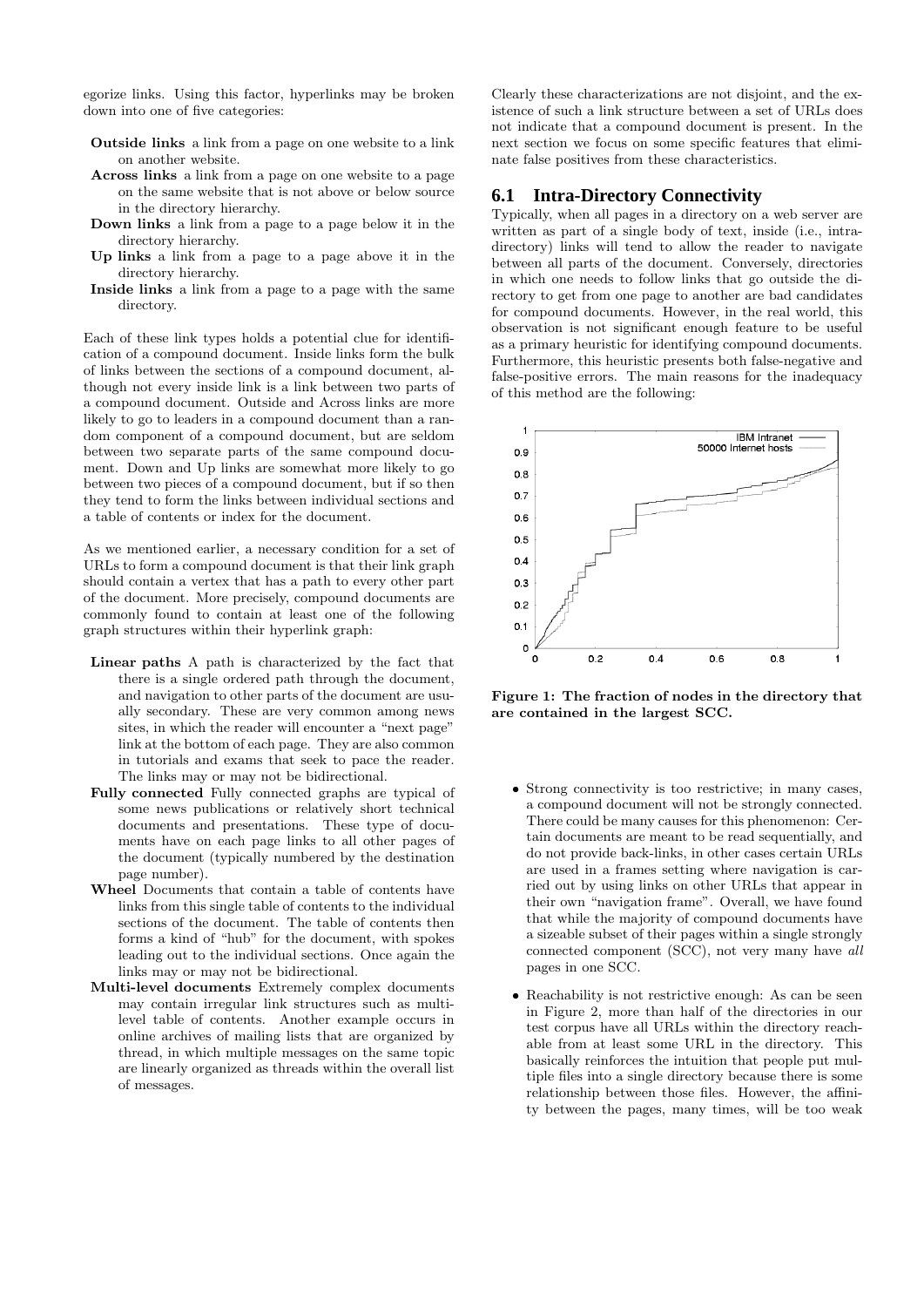

Figure 2: The fraction of nodes in the directory that are contained in the largest reachable component.

for the directory to be regarded as a single coherent document.

• In some cases, while a single directory may indeed contain all of the content for a compound document, some of the navigation structure may be outside of that directory. The classical example is the case where the table of content for a document is one directory above the content itself (and is the only page from the document that is outside the directory). In this case, the directory containing the content may appear to have multiple disconnected components (one per section of the document, perhaps), when all external links are removed. Still, for indexing purposes, most of the information about the document is indeed contained in that one directory.

#### **6.2 The Rare Links Heuristic**

The Rare Links Heuristic is based on the assumption that since a compound document deals with a well defined subject, and was written by a single author over a relatively short time period, links from different parts of the document to external documents will be similar (in practice, many of these links are the result of templated links inserted by the formatting software used to generate the document). Therefore, a directory on a web server in which nearly all pages have the same set of outbound external links is likely to be a compound document. The rest of this section describes our experience with implementing this method on our test data sets.

The heuristic is applied to one directory at a time. Again, two URLs are considered to belong to the same directory if they match (as strings) up to the rightmost "/" character. The algorithm uses two parameters  $\alpha$  and  $\beta$ , and works as follows. Define the set  $E$  to be the set of all external links, i.e., links  $(v_1, v_2)$  where  $v_2$  is not in the current directory (this encompasses Outside, Across, Up and Down links). Let n be the number of URLs in the current directory. Define the set  $R$  of rare links to be:

$$
R = \{(v_1, v_2) : (v_1, v_2) \in E \land |\{v : (v, v_2) \in E\}| \le \alpha n\}
$$

According to the rare links heuristic, we label the directory as comprising a compound document if  $|R| \leq (1-\beta)|E|$ . The parameter  $\alpha$  determines our definition of what constitutes a "rare link". The parameter  $\beta$  is the fraction of the external links that are required to be common (i.e., not rare) for the directory to be considered a compound document.

#### **6.3 The Common Anchor Text Heuristic**

One of the clear indications of at least some compound documents is the presence of templated navigational links within the compound document. Such links may either take the form of "next" and "previous" links in lineraly connected graphs, "TOC" and "Index" links in wheel-type graphs, and links with numbered pages in full-connected graphs. We use this trait of many compound documents by identifying directories where a large percentage of pages have at least two intra-directory outlinks with fixed anchor text. This allows us to identify these templated navigational links without using any tool specific or even language specific information.

Like the Rare Link Heuristic, the Common Anchor Text Heuristic works on a directory at a time. We consider only the internal links (i.e., links where both the source and destination are in the current directory). The directory is flagged as a compound document by this heuristic if there exist two anchor texts  $a_1$  and  $a_2$ , such that at least an  $\alpha$ fraction of the files within the directory have at least one outgoing internal link that has anchor text  $a_1$ , and one outgoing internal link that has anchor text  $a_2$ .

#### **6.4 Leaders**

In addition to identifying the set of URLs that comprise a compound document, we should additionally identify the leader of the document. In finding a leader, we seek to optimize one (or both) of the following objectives:

- Provide an entry point that is representative in content, or that is a good starting point to follow the flow of a document (such as the first slide in a slide show).
- Provide an entry point that is "central" within the document in the sense that it acts as a hub within the document, providing short paths along internal links to most, if not all, of the parts of the document (such as a table of contents for a document).

The techniques we developed for heuristically finding such entry points are the following (all techniques assume a directory has already been identified as a compound document beforehand):

- By convention, certain file names (such as index.html, index.htm, index.shtml and default.asp) are often fetched by a web server when a request for a directory without a filename is processed. Such files, if they exist within the directory, are usually designed by the author to be natural entry points to the compound document. Therefore, if such files exist they make for good candidates to be considered as leaders.
- In many compound documents, navigation links within the document tend to point to the entry point to the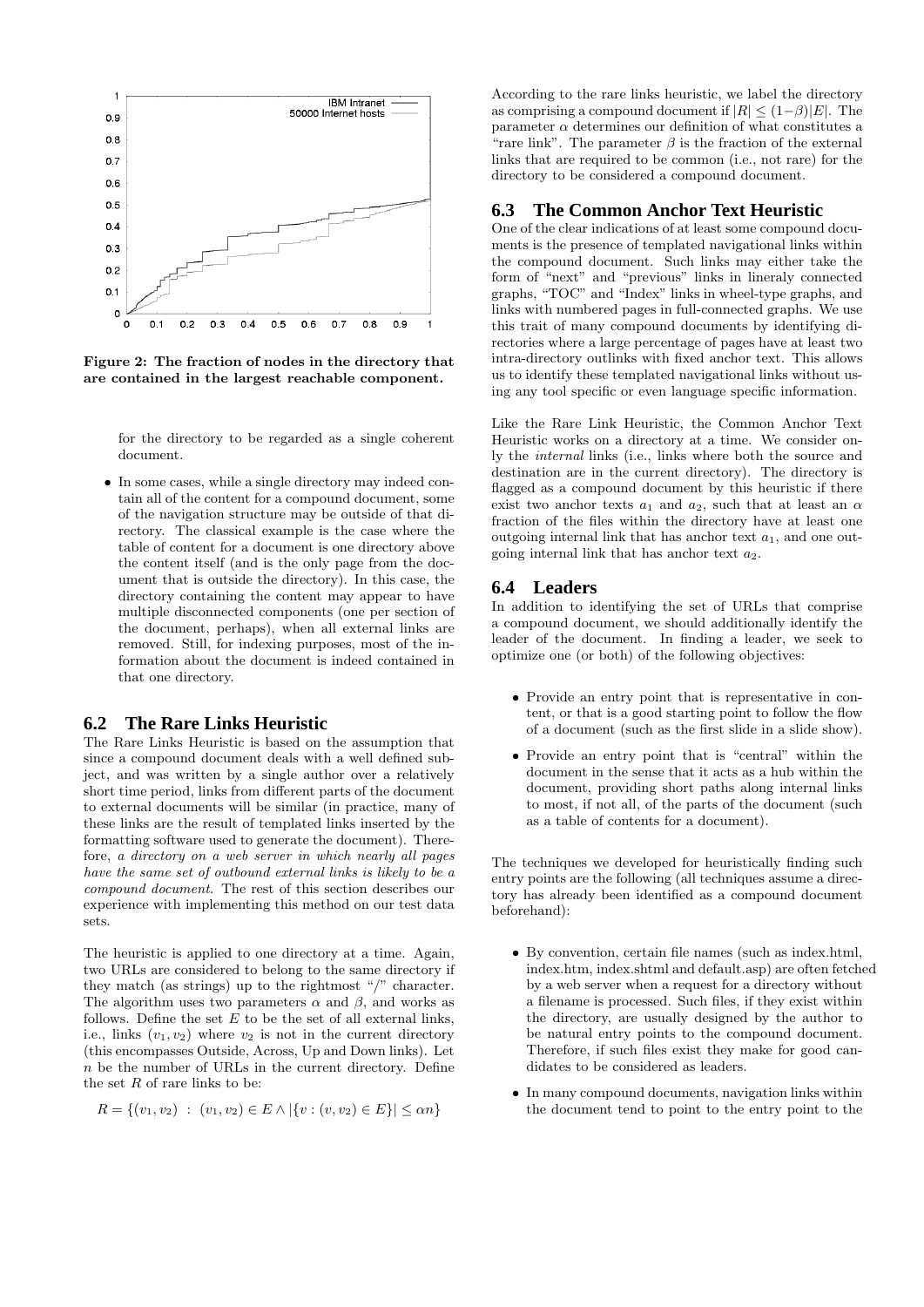document. For example, in many manuals or other online multi-page documents a "TOC" link is present on every page. This would result with the table of content page (a good leader according to the second criterion we use) having a very high in-degree when only links within the directory are considered.

- When people link to a document from outside the document, they will usually tend to provide a link to a good "entry point page" (according to at least one of the two criterions we consider). Therefore, a page within the directory into which many external (out of directory) pages point is a good candidate to serve as a "leader" or entry-point.
- Pages within the compound document that point to many other pages within the directory (i.e., have large out-degree when only internal links are considered) would many times be good leader pages, since they tend to satisfy the second criterion we use: they are "hubs", providing easy navigation to many parts of the document.
- We can directly try to optimize the second criterion we present: We can look at the vector of distances along intra-document links between a specific page and all other pages of the compound document. Finding the node for which this vector has minimal norm translated directly into the optimization problem we defined in the second criterion above. We may similarly generalize the second technique presented above, by finding the node with the minimal norm for its one-to-all distance vector, when distances are taken with the links reversed. This has the effect of locating a node to which there is easy access from all other nodes of the compound document.

A further heuristic that is useful in identifying leaders is to consider the modification dates of pages within the same site that point to a page within the compound document. When a compound document is first placed on a web site, a link will generally be made from some page on the site to the leader of the compound document. Thus the oldest page on the site that links to a URL in the compound document is more likely to point to the leader of the compound document.

#### *6.4.1 Identifying Documents via Leaders*

While our main motivation for identifying leaders is to provide a good entry point to an already identified compound document, the existence of a very prominent leader among the set of pages within a directory is also a sign of that collection of pages being a compound document. Naturally, only some of the methods of identifying leaders we presented work well in this setting: For instance, the existence of a node with high out-degree of internal links is typically not statistically significant for the identification of compound documents. However, we have found the existence of a node into which almost all external links enter to be a good indication that the directory is a compound document. In this context, we consider down links, across links and external links to identify the leader and the compound document. These types of links are typically created to allow navigation into the compound document, rather than to allow navigation within the document.

# **7. EXPERIMENTAL RESULTS**

In all the various data sets we have used, we implemented a preprocessing cleaning phase that was run before our actual experiments. Specifically, we do the following:

- 1. All URLs that have an HTTP return code of 400 or greater are filtered out.
- 2. All "fragment" and "argument" parts of links (the parts of a URL that follow a # or a ? symbol) are removed.
- 3. All self-loops are removed.
- 4. All links that point to URLs that end in a "non-crawled" extension (a fixed list of extensions that typically do not contain textual content, such as .jpg, .gif, etc.) are removed.
- 5. All redirects within a directory are resolved.
- 6. Repeat steps 1 through 3 (this is required as the resolution of redirects may introduce new self-loops).

We have also chosen to ignore certain directories as a whole. First, we ignore directories that have fewer than three pages or more than 250 pages. We have also found that many of the directories we looked at were directory listings automatically generated by the Apache web server. Most of those are random collections of files, and do not qualify as compound documents. Therefore, we look for the URLs typically generated by Apache for those listings, and ignore directories where these URLs are present.

We experimented with various values for the tunable parameters in our two heuristics. For the rare link heuristic, we used  $\alpha = 0.5$ , meaning that a link is rare if it appears in less than half the pages. Figure 3 shows the number of directories that have a certain value of  $\beta$ , for  $\alpha = 0.5$  (this graph was generated for a subset of about a tenth of our test corpus, and does not include directories that we ignore because they failed our "cleanup" tests). From the graph it can be seen that the heuristic is relatively insensitive to the actual choice of  $\beta$ . For the bulk of our experiments we set  $\beta = 0.75$ .

For the common anchor text heuristic, Figure 4 shows the number of directories that have a certain value of  $\alpha$  on a subset of our corpus. The graph shows that the heuristic is relatively insensitive to the choice of  $\alpha$  provided it is bigger than 0.5. We have used  $\alpha = 0.8$  in our experiments.

In order to validate our results, we manually tagged a small collection of random directories from our 50,000 host Internet crawl. In all, we manually examined 226 directories that passed the automatic screening process described earlier. Of these, 184 were determined to match our subjective definition of a compound document, and 42 were determined not to fulfill the requirements of a compound document. As can be seen in Table 1, our heuristics tend to have very few false-positive errors. We manually examined the falsly flagged directories, and have found them to belong to one of two categories. Some of them are what could be called "navigational gateways". They are a collection of heavily linked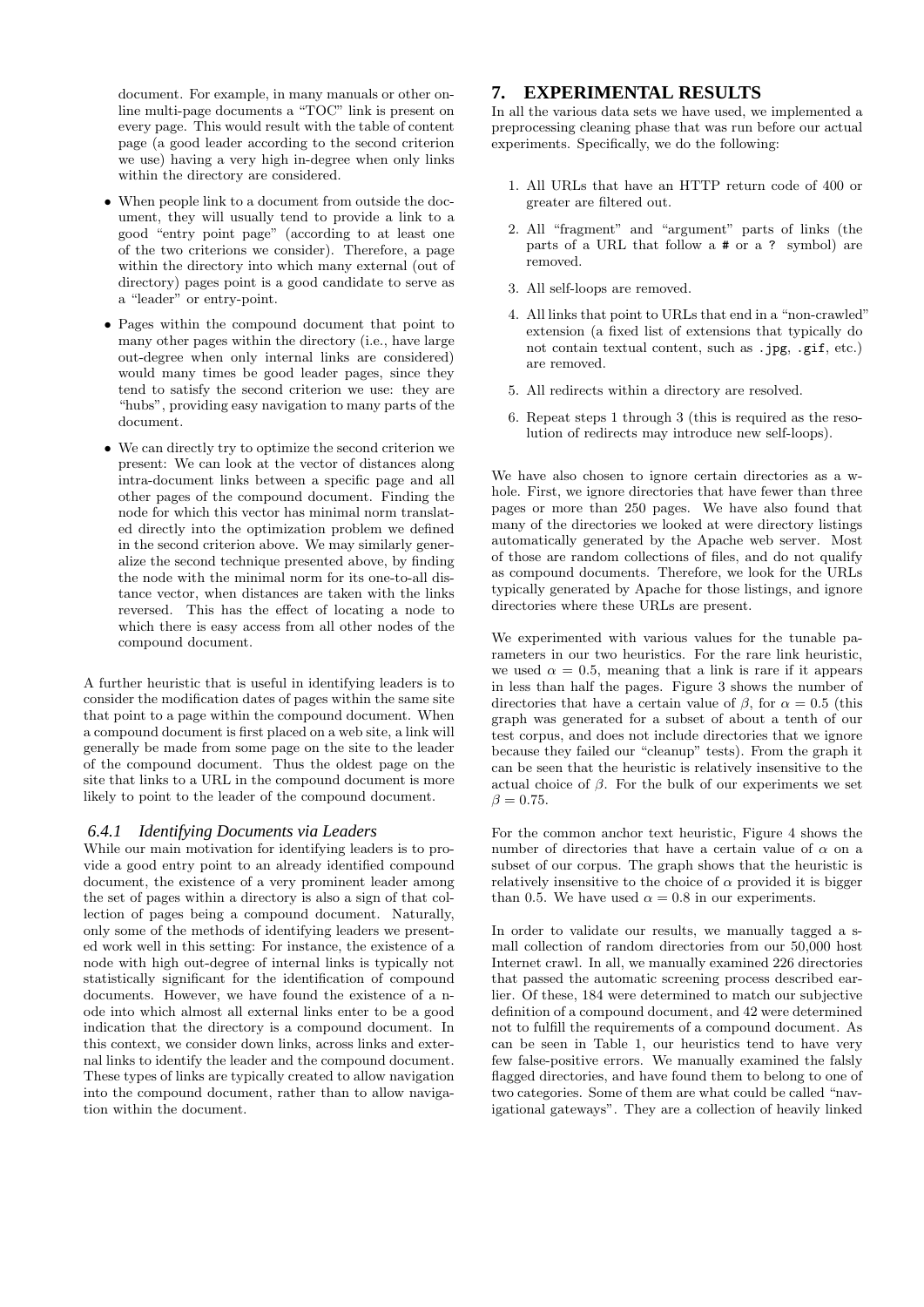

Figure 3: The percentage of directories with a given fraction of common links (for  $\alpha = 0.5$ ).



Figure 4: The percentage of directories that have two anchor texts common to an  $\alpha$  fraction of the pages.

hypertext, with very little actual content, that is used to organize a more complex hierarchy of documents. The other type is simply "skeleton" documents, i.e., documents caught in the process of construction and that do not yet have any content to make them fit the definition of compound document, while already having the link structure typical of compound documents.

### **8. USER INTERFACE DESIGN**

The heuristics that we have identified provide very reliable mechanisms for identifying compound documents and their leaders. Once we are able to identify compound documents, there are opportunities to exploit this information in user interfaces of browsers, search engines, and other tools. Text analysis tools such as search engines tend to have fairly simple user interfaces that present their results in a list format<sup>3</sup>. One of the challenges in designing a good search engine is

|            | Compound set | Non-compound set |
|------------|--------------|------------------|
| Rare Link  | 82           |                  |
| Anchortext | 28           |                  |
| Either     | 86           |                  |
| Total size |              |                  |

Table 1: Results of the manual validation of our heuristics. Numbers shown represent the number of directories identified as compound documents by the various methods.

to present the user with a well organized and prioritized set of documents, along with context-sensitive summaries that show the relevance to the query. This problem is compounded by the need to summarize compound documents. In the case of a document taxonomy or classification system, the problem is fairly simple because a document may simply be recognized by its leader. The situation is somewhat more complicated in displaying the results for compound document hits in a search engine. In this case a query like "blue banana" may lead to a compound document that had hits for each term in different URLs, but they may not appear together in the contents from a single URL. In this case the user should be presented with an interface that makes clear that distinct parts of the compound document contain the different terms, and allow the user to navigate to those parts or to the leader of the compound document. This is similar to the display problem addressed in the Cha-Cha system[6].

#### **9. MATHEMATICAL MODELS**

In recent years there has been considerable activity on devising evolutionary random graph models for the web that explain some its observed features such as indegree distribution of hyperlinks. These models can provide insight into the structure of information on the web for the purposes of classification, ranking, indexing, and clustering. There are several examples of models that are motivated by social factors about how the web evolves. A good example is the notion of preferential attachment [14]. The principle here is that when edges are added to the graph, they are done in such a way that preference is given to vertices that already have high indegree (i.e., the rich get richer).

Recent evidence by Pennock et. al. [12] suggests that while the power law distribution is a good fit to the tail of the distribution of indegrees, the head of the distribution is closer to a log-normal. They also propose a model for generating the web that mixes preferential attachment with a uniform attachment rule, and analyze the fit of the distribution that results. Their results seem to suggest that more complicated models of generating pages and hyperlinks will provide a closer fit to the actual data for indegrees and outdegrees.

Some people have also noticed that models of the web fail to produce specific microstructures that are important features of how information is organized on the web. In particular, the family of models presented in [9] seeks to explain the existence of small "communities" of tightly interconnected webpages, while still producing a degree distribution that obeys a power law. Their model augmented preferential attachment with the notion that links are copied from one page

<sup>&</sup>lt;sup>3</sup>A notable exception to this rule is Kartoo, which uses a fairly sophisticated graphical user interface to show relationships between individual web sites.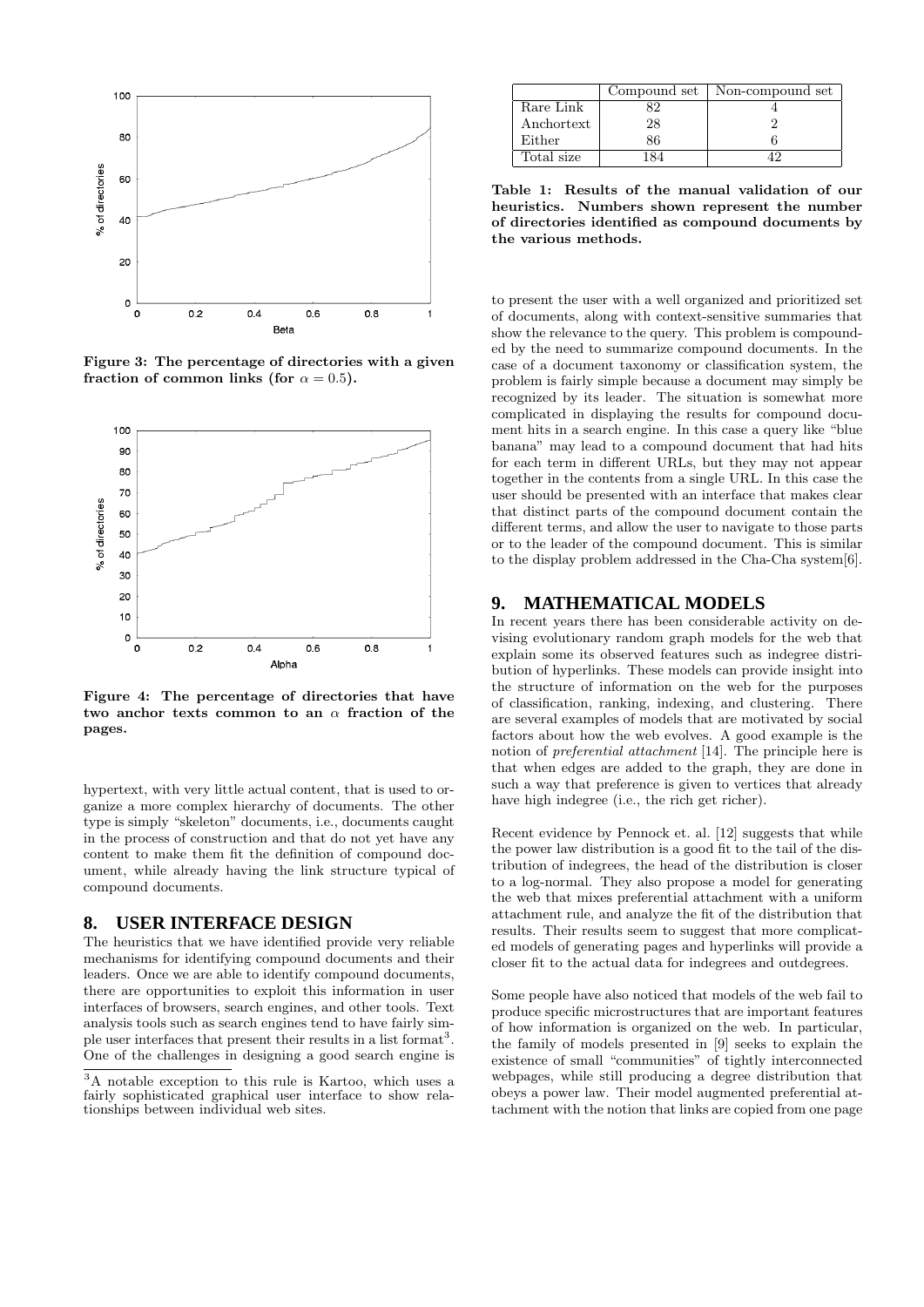to another, and provided an underlying social motivation for this model.

The web is created by a complicated mix of social actions, and a simple model is unlikely to capture all of the features that are present. Moreover, the things that distinguish the web from a random graph are often precisely the features that are most likely to allow exploitation of structure for information retrieval. Unfortunately, none of the existing models have incorporated the hierarchical nature of information on the web into their models, and we believe that this overlooks an important fundamental structure that influences many things in the web.

#### **9.1 Hierarchical Structure of the Web**

One of the most notable features of the web that we have exploited in this work is the hierarchical nature of information that is organized within web sites and which is reflected in the hierarchical nature of URLs. This is a very striking and important feature that characterizes the way authors organize information on the web, and yet we are unaware of any existing model that predicts the existence of these structures.

We claim that hyperlinks between web pages tend to follow the locality induced by the directory structure. In particular, two pages within the same directory are more likely to have a link between them than two randomly selected pages on the same host. Taking this a bit further, two randomly selected pages on the same host are more likely to have a link between them than two pages selected at random from the web. Models of the web hyperlink graph structure have not previously been designed to reflect this fact, and we believe that this structure is crucial to understanding the relationships between individual web pages.

For example of the IBM intranet, we discovered that links occur with the following approximate frequencies:

| Type of link | percentage of total links |
|--------------|---------------------------|
| Outside      | 13.2\%                    |
| Across       | 63.2%                     |
| Down         | 11.8%                     |
| Up           | $7.4\%$                   |
| Internal     | $4.3\%$                   |

The exact values may differ from one corpus to another, but in any event we expect the vast majority of links are "across" links, and that the least frequent type of links are internal links. The large number of "across" hyperlinks may be explained by the fact that many web sites are now heavily templatized, with a common look and feel for most pages including a fixed set of hyperlinks to things like the top of the site, a privacy policy, or a search form. Another noticeable feature is that even though IBM has attempted to enforce a common look and feel across the seven thousand machines that make up the IBM intranet, there are still only 13.2% of the links that go across sites. If the company policy were followed to the letter, then every page on the intranet would have a link to the root of the intranet portal. This perhaps explains much of the "small-world" nature of the hyperlink graph [19], since the probability that there will be a link

between two pages is strongly correlated to how close they are to each other in the global URL directory hierarchy.

As mathematical models of the web grow more sophisticated over time, they can be expected to incorporate more and more features and provide more accurate predictions on the structure of the web at both the microscopic (e.g., compound documents and communities) and macroscopic (e.g., indegree distributions) scales. Our goal is simply to suggest a direction for future models that will capture the important feature of compound documents.

We believe that more accurate models of the web may be constructed by modifying the process for attaching a vertex or edge, in a manner different from what was presented in [12] and [9]. We think of the web graph as an overlay of two separate graph structures that are correlated to each other. One structure is formed from the links between individual web pages. The other structure is a directed forest in which the trees represent web sites and the directed edges represent hierarchical inclusion of URLs within individual web sites. In addition to attaching a single edge or vertex, we propose that we augment this with an attachment procedure for an entire branch to the URL tree hierarchy. The links within the tree should be chosen as a representative link graph for a compound document, which is to say that the tree that is attached should be chosen from a probability distribution that reflects the local structure that is characteristic of a compound document.

The purpose of such a model is to mimic the way that web sites and collections of documents are typically created, and determine the effect it would have on other properties of the web graph. Web sites typically evolve independently of one another, but documents on a site often do not evolve independent of each other, and a non-negligible fraction of URLs are added in blocks as compound documents. Further development and analysis of such models are beyond the scope of the present paper, and we defer this discussion to a later paper.

#### **10. METADATA INITIATIVES**

In this paper we have focused on the problem of identifying compound documents on the web from their hypertext structure. It is perhaps unfortunate that this task is even necessary, because we are essentially trying to recover the author's original intent in publishing their documents. The HTML specification [1] contains a mechanism by which authors may express the relationship between parts of a document, in the form of the link-type attribute of the <A> and <LINK> tags. This construct allows an author to specify within the contents of an HTML document that another document is related to it via one of several fixed relationships. These relationships include "section", "chapter, "next", and "start". Unfortunately these tags are seldom used (for example, the previously cited paper in Scientific American does not use them, nor does the New York Times web site or the CNN web site). Even when they are present in a document, they often fail to adhere to the standard (e.g., Microsoft Powerpoint). There are a few document preparation tools (docbook and LaTeX2HTML for example) that produce compound documents with link-type attributes that adhere to the HTML 4.01 specification, but the vast